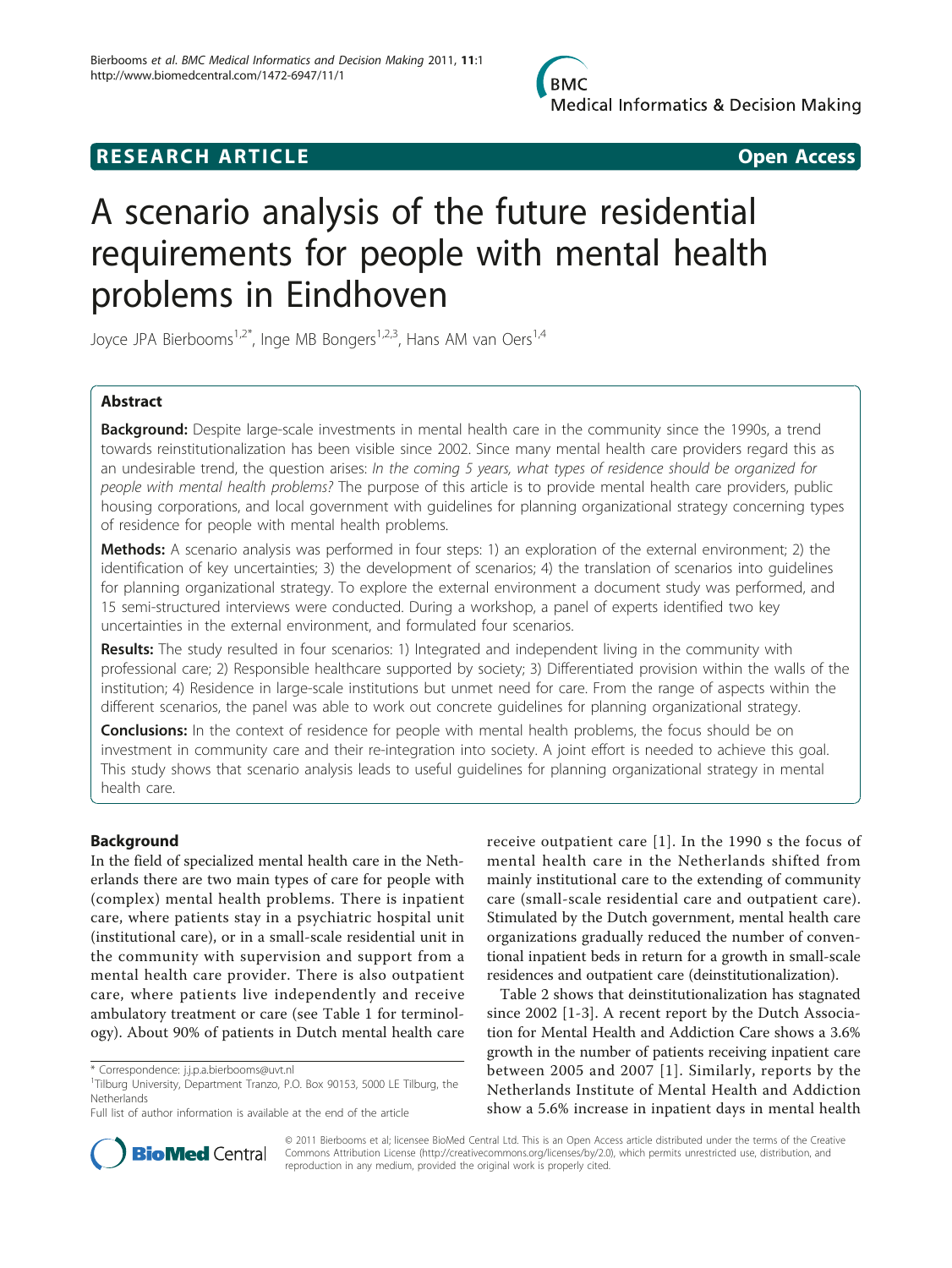| Inpatient care                                 | Care that is supplied while residence is provided by the mental health care supplier at a central location or in<br>society (see 'small-scale residential care'). |  |  |  |  |
|------------------------------------------------|-------------------------------------------------------------------------------------------------------------------------------------------------------------------|--|--|--|--|
| Institutional care                             | Inpatient care at a central location.                                                                                                                             |  |  |  |  |
| Small-scale residential care                   | Care that is supplied while residence is provided in the community by the mental health care supplier.                                                            |  |  |  |  |
| Outpatient care                                | Ambulatory care.                                                                                                                                                  |  |  |  |  |
| Conventional inpatient beds                    | Beds in the institution for regular intramural care; institutional care.                                                                                          |  |  |  |  |
| Forensic beds                                  | Beds in the institution for specialized forensic care.                                                                                                            |  |  |  |  |
| Places for supervised and<br>supported housing | Rooms or apartments that are available in forms of residence outside the institution (in the community), with<br>supervision and support.                         |  |  |  |  |
| Community care                                 | Small-scale residential care or ambulatory care aimed at integration of mental health patients into society.                                                      |  |  |  |  |
| Deinstitutionalization                         | A development of more outpatient care outside the institution and reduction of inpatient care.                                                                    |  |  |  |  |
| Reinstitutionalization                         | A development leading to more inpatient (mental) health care after a period of predominantly outpatient care.                                                     |  |  |  |  |

#### <span id="page-1-0"></span>Table 1 Terminology

care between 2002 and 2005 [[3](#page-10-0)]. Although supervised and supported residences show an increase between 2002 and 2006, Priebe et al. also report a 6.3% increase in the number of conventional inpatient beds [\[2\]](#page-10-0).

Priebe et al. cite several possible explanations for this emerging reinstitutionalization: greater morbidity related to urbanization, changing lifestyles and drug use, an increase in risk aversion, a decrease in informal support, a strategy of healthcare providers to invest in (relatively budget-safe) inpatient care, and the tendency of health insurance companies to move healthcare costs for complex groups away from private insurance to the social care sector (provided in the Netherlands under the Social Support Act or Exceptional Medical Expenses Act) [[2\]](#page-10-0).

This reinstitutionalization is an undesirable trend in relation to the policy vision that mental health care in the community should be stimulated [\[4\]](#page-10-0). Therefore, mental health care providers have been planning policy interventions to restrict this trend. The question they face in relation to a new policy period, in which choices must be made concerning their residential facilities, is: In the coming 5 years, what types of residence should be organized for people with mental health problems? This question also arose at Stichting Geestelijke Gezondheidszorg Eindhoven en de Kempen (GGzE), a mental health care provider in Eindhoven. With a population of 212,000, Eindhoven is the fifth largest city in the Netherlands. Because of the regional function of GGzE, it has a working area of 525,000 people (Eindhoven and surrounding towns and villages), in which institutional care increased by almost 6% between 2006 and 2008.

Initially, a projection was made to estimate the number of patients that could be expected in 5 to 10 years. However, this demographic projection did not provide a reliable basis. Apart from demographic changes, the mental health care sector is also faced with socio-economic changes and developments in society. These developments can have considerable impact on people with mental health problems, and consequently on the options of mental health care providers regarding the types of residence for their patients. Because this leads to

| Table 2 Inpatient and outpatient care facilities per 100,000 inhabitants in the Netherlands between 1990 and 2007 |  |  |  |  |  |  |  |  |
|-------------------------------------------------------------------------------------------------------------------|--|--|--|--|--|--|--|--|
|-------------------------------------------------------------------------------------------------------------------|--|--|--|--|--|--|--|--|

| Per 100,000 persons                                                                                                | 1990 | 1993                     | 1998                     | 2002                        | 2005   | 2006   | 2007   |
|--------------------------------------------------------------------------------------------------------------------|------|--------------------------|--------------------------|-----------------------------|--------|--------|--------|
| Netherlands Institute of Mental Health and Addiction, 2007 (based on data from the Dutch<br>Healthcare Authority)* |      |                          |                          |                             |        |        |        |
| Conventional inpatient beds                                                                                        |      | 152                      | 141                      | 124                         | 131    |        |        |
| Supervised and supported housing places                                                                            | -    | 26                       | 34                       | 38                          | 51     |        |        |
| Outpatient contacts                                                                                                |      |                          |                          | 26,780 30,305 31,182 57,551 |        |        |        |
| Priebe et al., 2008 (based on data in Psychiatric Case Registers)**                                                |      |                          |                          |                             |        |        |        |
| Conventional inpatient beds                                                                                        | 161  | $\overline{\phantom{a}}$ | $\overline{\phantom{a}}$ | 128                         | -      | 136    |        |
| Forensic beds                                                                                                      |      | $\overline{\phantom{a}}$ |                          |                             | $\sim$ | 14     |        |
| Places for supervised and supported housing                                                                        | 25   | $\sim$                   |                          | 40                          | -      | 51     |        |
| Dutch Association for Mental Health and Addiction Care, 2009*                                                      |      |                          |                          |                             |        |        |        |
| Inpatient beds (conventional + supervised and supported housing)                                                   |      |                          |                          |                             | 165    | 171    | 171    |
| Outpatient contacts                                                                                                |      |                          |                          |                             | 57,592 | 63.605 | 73.337 |

\*calculated based on original numbers

\*\* original numbers in research paper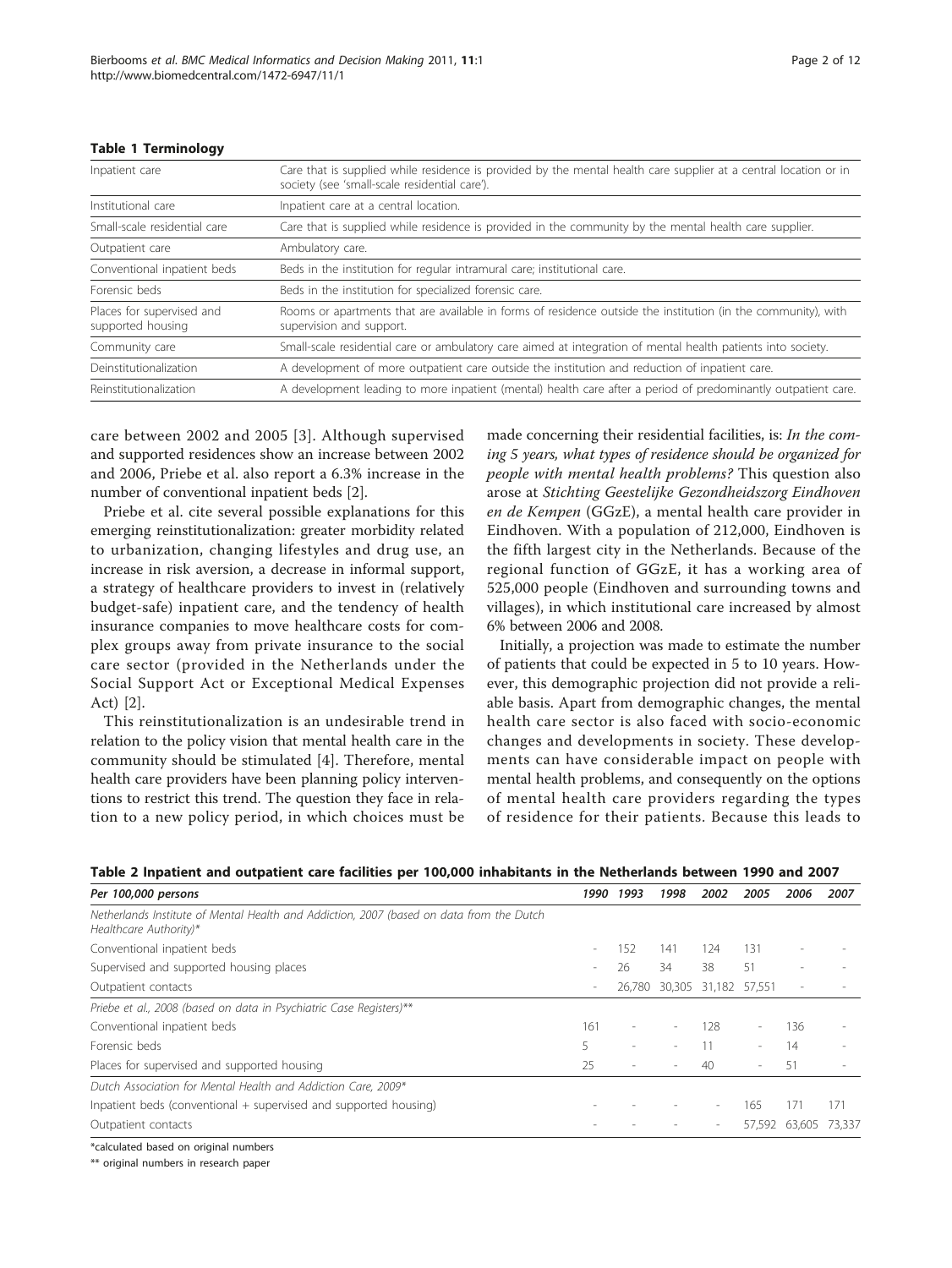much uncertainty about the characteristics of future residences for mental health care, an additional qualitative study was needed to explore the influence of these developments.

A method for exploring the many aspects of future developments, in which uncertainty plays an essential role, is offered by scenario analysis. The essence of scenario analysis is to acquire a better understanding of the external environment, to create pictures of possible futures, and to enhance policy planning based on these pictures [[5\]](#page-10-0). In the Netherlands, several organizations in the social sector perform scenario studies, including the Dutch Network for Futures Research, Strategy Development and Health Care Innovation [\[6\]](#page-10-0), the 'Public Health Status and Forecasts' of the National Institute for Public Health and the Environment [[7\]](#page-10-0), the Netherlands Institute for Social Research [[8\]](#page-10-0), and, in the mental health care sector, the Netherlands Institute of Mental Health and Addiction [[9\]](#page-10-0). All these organizations perform macro-level studies on scenarios in healthcare. In the profit sector, several organizations use scenario analysis on a smaller scale as a tool for planning organizational strategy. Since the successful use of the scenario approach by Shell at the time of the oil crisis, various other organizations (e.g. the car industry) have adopted the method [\[10-12](#page-10-0)]. This suggests that scenario analysis may also contribute to better strategy planning at a regional level in the healthcare sector. Therefore, the present study used scenario analysis to gain more insight into the need for different types of residence in mental health care in Eindhoven. This study was carried out by GGzE, in cooperation with public housing corporations and the Eindhoven Local Authority.

The main questions are:

1. What are realistic scenarios concerning different types of residence in mental health care in Eindhoven?

2. What are the implications of these scenarios for GGzE, public housing corporations, and local government?

3. What guidelines does the scenario analysis offer for planning organizational strategy?

## Methods

#### General background

Unlike in the past, when strategy planning was based primarily on quantitative extrapolations, qualitative explorations (resulting in scenarios) regarding future developments have nowadays become more common. Although mathematical elaboration can be part of scenario analysis [[13](#page-10-0)], explorations based solely on quantitative analysis often fail, and can lead to wrong assumptions about a future situation [[10,14](#page-10-0)]. In scenario analysis the most important uncertainties are charted as a starting point for developing scenarios. This method can help an organization to develop policy plans and anticipate future developments [[5,15](#page-10-0)-[20\]](#page-11-0). This does not mean that the future is defined, but that several possible futures are mapped, each of which is realistic but not certain [[15-17](#page-10-0)[,21\]](#page-11-0).

#### Scenario analysis approach

Over the years, there have been several authors who describe scenario analysis as a method for strategic planning, e.g. Van der Heijden [[15,17](#page-10-0)], Postma & Liebl [[16](#page-10-0)], and Wright et al. [\[5](#page-10-0)]. Probably one of the best known is the scenario analysis method of Van der Heijden [[15\]](#page-10-0). In his book 'Scenarios: the art of strategic conversation' the author describes both an inductive and a deductive approach to scenario development. The deductive method is described as working from the general to the more specific, whereas the inductive method uses a bottom-up approach. The deductive method, more than the inductive method, aims at thinking beyond what can be reasoned, and is more likely to identify uncertainties [[15](#page-10-0)]. The deductive method of scenario analysis embodies, in summary, the following steps: 1) an exploration of the external environment; 2) the identification of key uncertainties; 3) the development of scenarios; 4) the translation of scenarios into guidelines for planning organizational strategy [[15\]](#page-10-0). Different aspects of these stages of scenario analysis can also be found in other literature, e.g. Ringland [[11](#page-10-0)], van Asselt [[12\]](#page-10-0), Postma & Liebl [\[16](#page-10-0)]. Dammers [\[18](#page-10-0)] and Schoemaker [\[22\]](#page-11-0).

The first step is to explore the external environment and identify which certain and uncertain developments confront the organization. This exploration can include a document study of relevant reports and websites, an interview with stakeholders, or both. Exploring the external environment should result in a set of uncertainties concerning future policy of the organization [[15](#page-10-0),[17,18\]](#page-10-0). The second step is to narrow down the external environment to two key uncertainties, based on the level of uncertainty and the impact on organizational policy issues [[11,12](#page-10-0), [15-18\]](#page-10-0). A method for choosing key uncertainties is to display the uncertainty items on two axes, one determining the level of (un)certainty and the other representing the level of impact [[11,15\]](#page-10-0). Figure [1](#page-3-0) shows that the items which are seen as highest on the uncertainty and impact scales represent the key uncertainties that form the basis for scenario analysis. Items that are seen as high on uncertainty and low on impact are of minor importance to the organization's success, and are therefore in the 'no action' quadrant. Furthermore, items that are considered low on uncertainty and high on impact are important issues that are transparent to the organization and can therefore be anticipated in policy interventions. Finally, low uncertainty-low impact items are also transparent, but of minor importance and should therefore be monitored and kept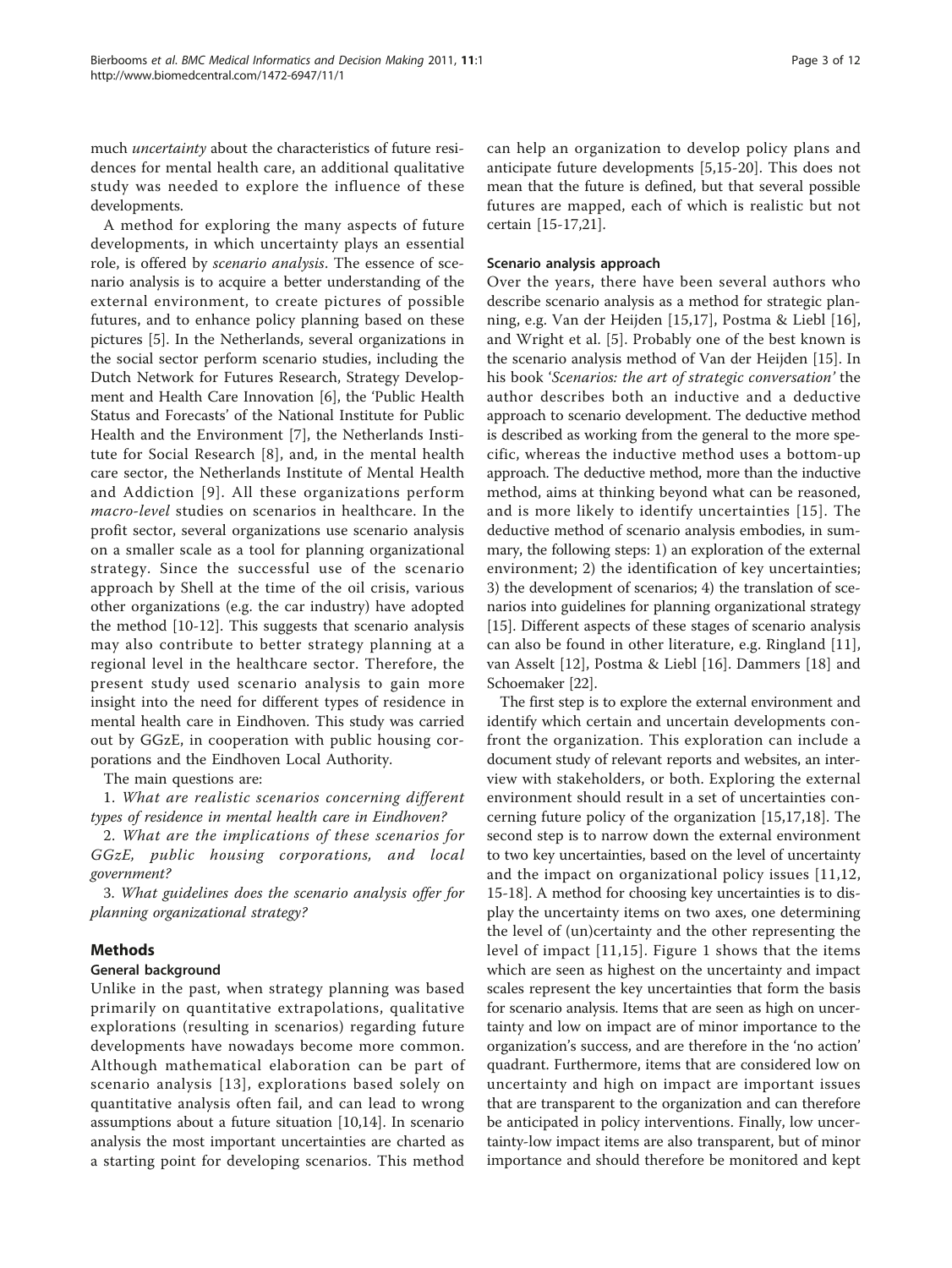<span id="page-3-0"></span>

under control (Figure 1) [[23](#page-11-0)]. The scope of our study is limited to scenario analysis. In the third step, the two key uncertainties are used as the axes in a new diagram, giving rise to four scenarios [\[15](#page-10-0),[18,](#page-10-0)[22\]](#page-11-0) (Figure [2](#page-4-0)). In the fourth step, the four possible futures are discussed by a group of stakeholders. For each of the scenarios, the effect of the scenario on a given subject is described, as well as what will happen if no action is taken. Based on this discussion, policymakers are offered guidelines for the further consideration of their organizational strategy planning [[5,15](#page-10-0),[16](#page-10-0)]. Depending on the scope of the study, these strategies are tested against each of the scenarios that has been developed [[15\]](#page-10-0).

## Approach in Eindhoven

The aim of this scenario analysis was to provide guidelines for strategic planning for GGzE and its cooperating partners concerning residence for people with mental health problems in Eindhoven. To perform the study, we used the steps of the deductive scenario analysis method described by Van der Heijden [\[15\]](#page-10-0).

## Exploring the external environment (step 1)

In the scenario analysis in Eindhoven, the external environment was mapped by a document analysis, followed by 15 interviews with a total of 20 participants. Both the document analysis and the interviews were guided by a framework of themes. These themes were selected on the basis of the notion that future scenarios are a collection of events that all have a certain degree of probability of occurring [[10](#page-10-0),[14](#page-10-0)]. In their Public Health Forecast, the National Institute for Public Health and the Environment refers to demographics, economics, social and cultural developments, technology, and space as the driving forces of external developments [[7\]](#page-10-0). To perform step 1 of the scenario analysis we chose to use these driving forces as a guideline for determining the covering themes of our framework. Furthermore we included policy related developments as a theme and combined cultural developments, technology, and space into one theme (social developments). For exploring the external environment, this leads to the following framework of developments related to:

- demographics
- socio-economics
- society
- policy

## Document analysis

In the Netherlands, the national associations that engage in uncovering developments in society and future scenarios are the Netherlands Institute for Social Research, Statistics Netherlands, the Netherlands Bureau for Economic Policy Analysis, and the National Institute for Public Health and the Environment. These organizations are appointed by law to advise the Dutch Ministry of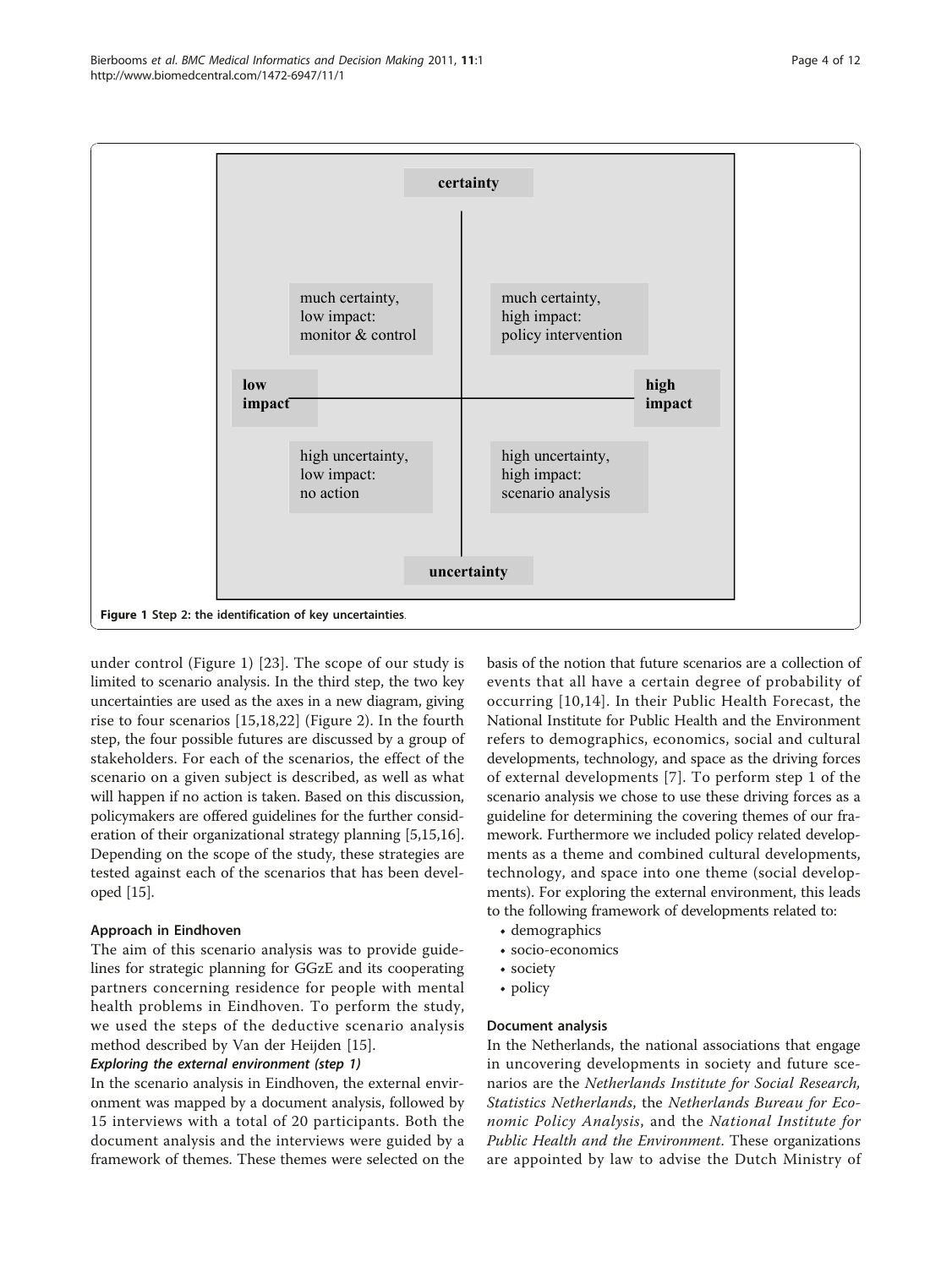<span id="page-4-0"></span>

Health, Welfare, and Sport on national healthcare and welfare issues. We therefore chose to analyze reports from these associations in order to arrange our picture of the most recent developments concerning society as a whole. We then gathered more specific information on mental health care from the Dutch Association of Health and Addiction Care (the umbrella organization for the sector), and the Netherlands Institute of Mental Health and Addiction, (the expertise centre for mental health and addiction care in the Netherlands). To complete the document analysis, we also looked at reports by Aedes-Actiz, a branch organization concerned with residence and care for special groups in society.

We coded the information on the basis of the themes we selected before starting our exploration (step 1). The information found in the document analysis, using the themes as search criteria, led to a further specification of our framework.

#### Interviews

The interviews were held with representatives from mental health care providers (7), public housing corporations (5), local government (2), financiers (2), patients' representatives (2), and patients' family organizations (2). A semi-structured interview was conducted, guided by our framework. The interviews were recorded and

transcribed. The information was coded on the basis of the framework, and worked out in more detail using the data that was obtained from the interviews. In a workshop, a panel of experts further discussed the interview results. The panel, consisting of experts who were also involved in the study as interviewees, were given the interview data and asked to agree which themes were significant for further scenario building.

#### Identification of key uncertainties and the development of scenarios (step 2 and 3)

In the interviews we focused on people's views of the present situation and developments they expected in relation to the position of people with mental health problems in society and the consequences for the provision of residences. The result of step 1 is a list of uncertainties deduced from the document study and interviews. These uncertainties were used in a workshop with a panel of 11 experts. These were in policy or management functions with: mental health care providers (6), public housing corporations (3), and local government (2) in Eindhoven. We specifically approached these organizations to participate in the workshop because of their shared responsibility for residence provision and policy for mentally vulnerable people in Eindhoven. The dominance of the mental health care providers' discipline within the group was controlled by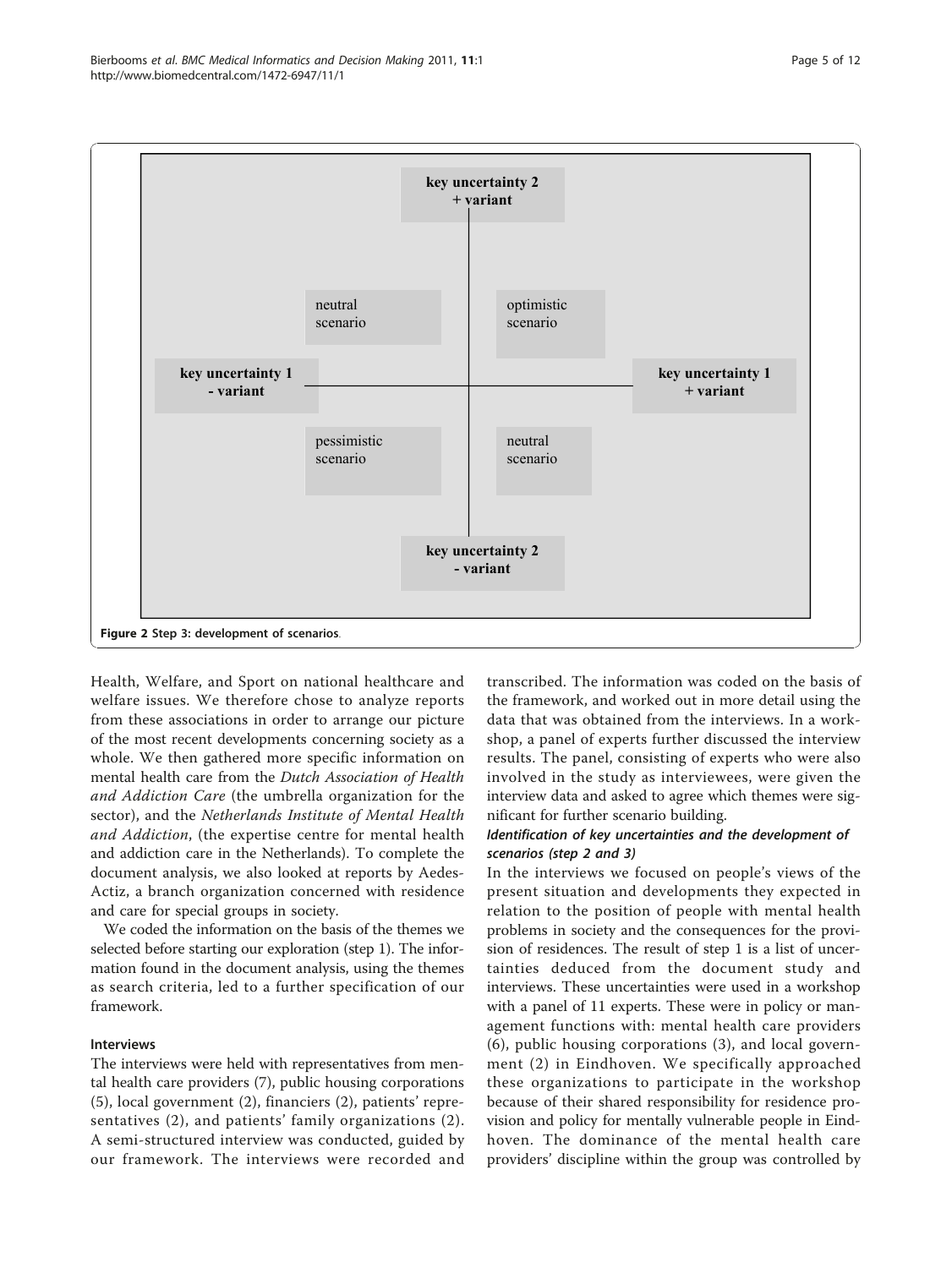using a facilitator who ensured that every member of the panel was given the opportunity to participate in the discussion, and by dividing people from different disciplines equally within the subgroups that worked on the scenarios during the session.

By means of a two-axis system (Figure [1\)](#page-3-0), two key uncertainties affecting residence for people with mental health problems in Eindhoven were identified (in 3 subgroups) from the list of uncertainties (step 2). Figure [2](#page-4-0) was then used by the subgroups to compile four scenarios. The scenarios represent a first draft of the expectations that stakeholders have of the future and the implications that these scenarios have for a specific organizational strategy. In this scenario analysis, policymakers of organizations concerned with residence for people with mental health problems in Eindhoven, jointly outlined four scenarios that provide guidelines for actions to optimize the provision of residences (step 3).

## Translation of scenarios into guidelines for planning organizational strategy (step 4)

This scenario outline was further defined using the plenary discussion that followed the initial compiling by the subgroups in the workshop. The different aspects of the scenarios were discussed, which led to the recognition that several actions needed to be taken in strategy planning in order to anticipate future developments. The scenario analysis and discussion about the impact and consequences of the scenarios provided the panel with guidelines for strategic planning. The actual drawing up of strategic plans, and the testing and development of these plans for each of the scenarios [[15](#page-10-0)], did not take place within the scope of our study.

## Results

#### Exploring the external environment (step 1)

The external environment was explored using the framework as described in the Methods section. It can be characterized by demographic, socio-economic, social, and policy topics.

Demographic topics that were found in the document study were aging, immigration, and family composition [[24\]](#page-11-0). During the coming 30 years, the average age of the population of the Netherlands will be increasing, mainly due to the baby boom of the 1940s/1950s [[24\]](#page-11-0). An increasing number of the elderly, combined with a decreasing labor force, will have consequences for healthcare demand and supply. Various technological developments in healthcare will partly compensate for a smaller working population. These will meet the growing wish of people to be self-reliant despite a physical or mental handicap. Furthermore, the document study resulted in a set of topics concerning socio-economic developments, such as income, work, and education [\[7](#page-10-0)], which will have their

effect on future care consumers and also on the match between supply and demand in healthcare.

Due to new market forces, the (mental) healthcare sector has major concerns about the financial resources that will be available in the near future for adequate residence, care, and treatment for patients with mental health disorders. This implies that a larger demand may be made on society. At the same time, society is changing rapidly: in the coming years individualism in society will increase further, which will diminish social cohesion [\[25](#page-11-0)]. In addition, there will be greater freedom of choice, making individuals more critical and assertive about their needs and wants [[25](#page-11-0)]. Acceptance, integration, and the use of technology in healthcare are issues that are largely dependent on these developments in society.

The interviews showed that, in general, experts believe that this means that people with mental health problems will be easily stigmatized and excluded from society, which places more pressure on intramural facilities. The reinstitutionalization trend is already visible in the Netherlands: from 2002-2006 there was a 6% increase in the number of psychiatric hospital beds [[2\]](#page-10-0). The document study and interviews resulted in a set of uncertainties concerning the external environment (Table [3\)](#page-6-0).

#### The identification of key uncertainties (step 2)

Using the list of uncertainties (Table [3](#page-6-0)), two key uncertainties were identified: the availability of financial resources for mental health care and the possibilities for successful integration into society. Figure [3](#page-6-0) shows how the different uncertainties that emerged from exploring the external environment (step 1) were placed on two axes, and resulted in two key uncertainties as the basis for four scenarios.

#### The development of scenarios (step 3)

To find four scenarios that are realistic (but still uncertain), the two key uncertainties were used as scales in a system of axes that was used to develop scenarios. Based on a discussion of the implications of the different possible combinations of key uncertainties on types of residence needed for people with mental health problems, the panel compiled four scenarios (Figure [4](#page-7-0)):

1. Integrated and independent living in the community with professional care (high on financial resources, high on integration)

2. Responsible healthcare supported by society (low on financial resources, high on integration)

3. Differentiated provision within the walls of the institution (high on financial resources, low on integration)

4. Residence in large-scale institutions but unmet need for care. (low on financial resources, low on integration)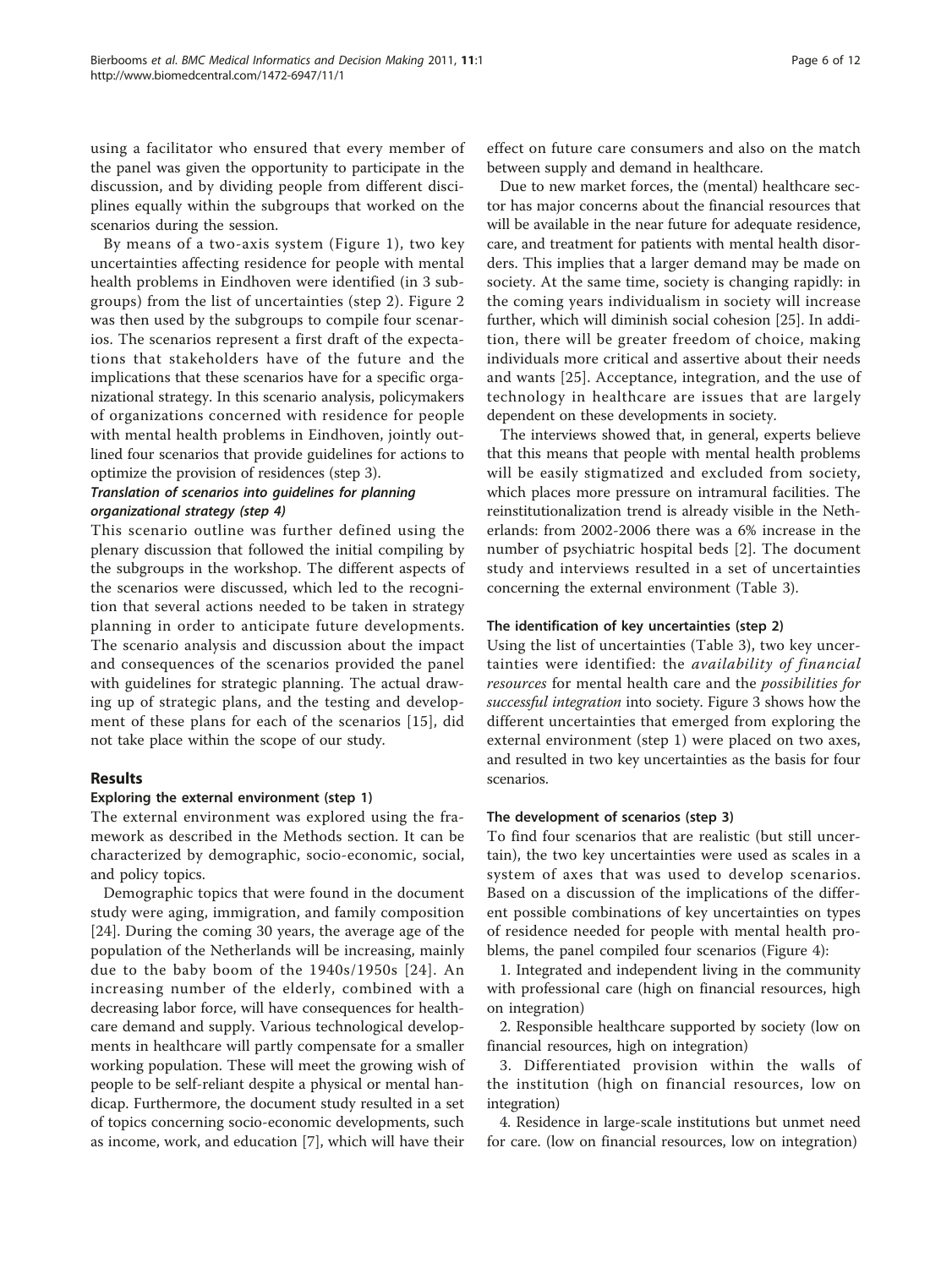### <span id="page-6-0"></span>Table 3 List of uncertainties

| Demographics                                                                    | Socio-economics                                                  |  |  |  |  |  |
|---------------------------------------------------------------------------------|------------------------------------------------------------------|--|--|--|--|--|
| - co-morbidity of mental and somatic problems                                   | - available labor force                                          |  |  |  |  |  |
| - different care demand of the elderly in the future                            | - freedom of choice for mental health care patients              |  |  |  |  |  |
| - increasing care demand in autism                                              | - empowerment of mentally vulnerable people                      |  |  |  |  |  |
| - independent living for the elderly                                            | - role of relatives in empowerment of mentally vulnerable people |  |  |  |  |  |
|                                                                                 | - accessibility of mental health care                            |  |  |  |  |  |
| Society                                                                         | <b>Policy</b>                                                    |  |  |  |  |  |
| - acceptance of mental health care patients in the community                    | - availability of sufficient financial resources                 |  |  |  |  |  |
| - effects of technological developments                                         | - differentiation in supply                                      |  |  |  |  |  |
| - independent living for mental health care patients                            | - future of the Exceptional Medical Expenses Act                 |  |  |  |  |  |
| - possibilities of successful integration of people with mental health problems | - market forces in (mental) health care                          |  |  |  |  |  |
| - stigmatization of mental health care                                          | - patient flow possibilities                                     |  |  |  |  |  |
| - social tolerance level                                                        | - political developments                                         |  |  |  |  |  |
| - reaching foreign patients                                                     | - Social Support Act for people with mental health problems      |  |  |  |  |  |
|                                                                                 | - separation of residence and care                               |  |  |  |  |  |
|                                                                                 | - tuning and cooperation between network partners                |  |  |  |  |  |

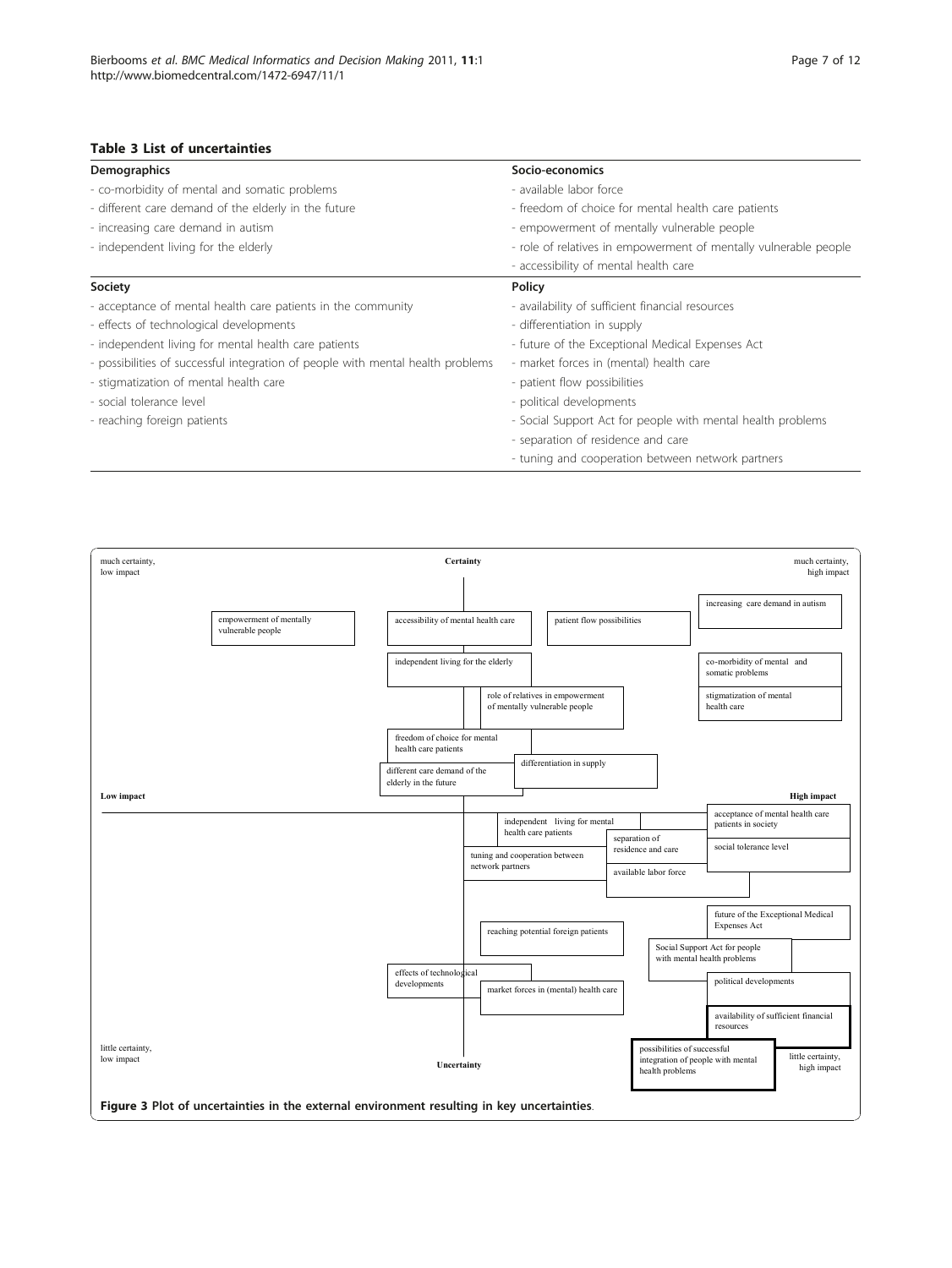<span id="page-7-0"></span>

## Scenario 1: Integrated and independent living in the community with professional care

A high level of integration into society of people with mental health problems is an important policy goal of mental health care providers, public housing corporations, and local government. Successful integration of people with mental health problems enhances the wellbeing of these people, and may lead to a lower need for professional care. Integration also advances people's possibilities of being self-reliant and of living independently or in a group. In this scenario financial resources can provide for highly differentiated and specialized outpatient treatment by a mental health care provider.

#### Scenario 2: Responsible healthcare supported by society

In a scenario where integration is high and financial resources in the mental health care sector are low, the demand for professional mental health care could decrease. This would be due to voluntary care from a patient's direct environment, which 'takes over' certain aspects of care that would otherwise need to be delivered by (costly) professional facilities. Furthermore, mental health problems may be partly prevented,

symptoms may be reduced because of the individual's integration into society, and negative influences on wellbeing and functioning may be reduced through integration into society. This scenario would mean that there is limited need for professional care. Obviously, there is also a group of people with mental health problems with complex psychiatric disorders who (also in this scenario) require professional treatment and (residential) care. Nevertheless, should this scenario become a reality, there would be a large increase in demand for independent housing facilities and small living facilities among those requiring mental health care.

## Scenario 3: Differentiated provision of healthcare within the walls of the institution

In scenario 3, integration has failed, which will further stimulate the pressure on intramural facilities within mental health care institutions. People with mental health problems will be dependent on the 'safe' environment of the institution. Concentrated within the institution, a large range of differentiated customized care is available, with separate facilities for each group. There will probably be a reduced need for independent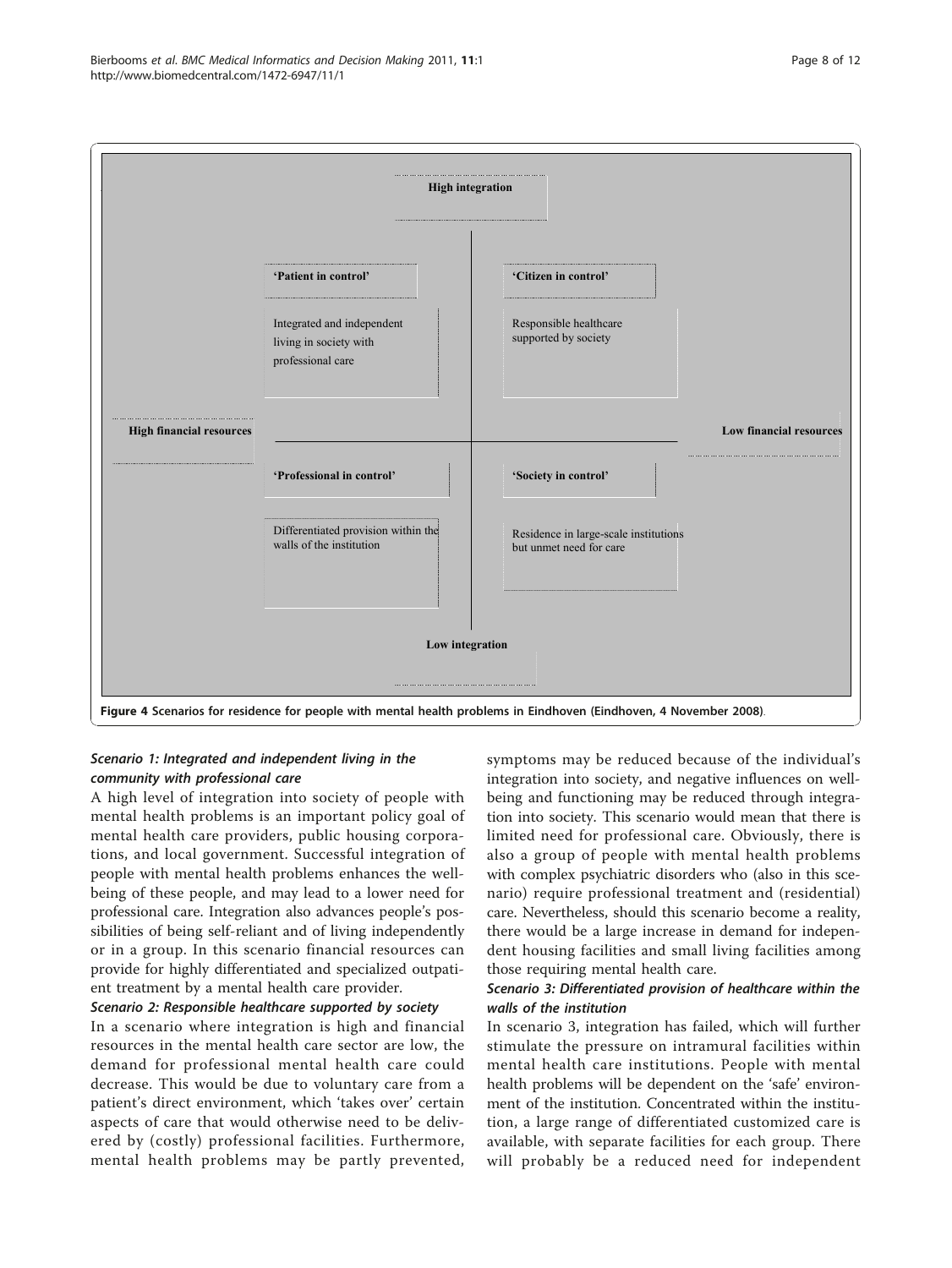does not accept their use. In summary, in this scenario there will be an increase in demand for professional care in an intramural setting, and the mental health care sector will have the financial resources to amply provide it.

## Scenario 4: Residence in large-scale institutions but unmet need for care

In this feared scenario of both a low integration level and a low availability of financial resources in mental health care, patients' needs and quality of life are no longer central in planning supply. The lack of social integration of people with mental health problems will stimulate the need for residential facilities in a safe and protected environment. In these facilities there will be too few staff to deliver adequate care. Customized care will become a rarity. Independent and normalized living for people who cannot manage on their own will have no place in this scenario. The availability of professional support, care, and treatment will be limited and only in large-scale institutions.

## Translation of scenarios into guidelines for planning organizational strategy (step 4)

In the final step, the panel translated the results into guidelines for organizational strategy. Examining the four scenarios, the panel formulated two key strategies: investing in financial and social security, which means institutional, predominantly inpatient care facilities, or taking some acceptable risks and investing in the integration into society of people with mental health problems.

Market forces have increasingly been driving healthcare providers to focus on financial resources. In the Netherlands, since 2006, the healthcare financing system has changed from budget-based costing towards performance-based costing. The limited budget compels mental health care providers in the Netherlands to negotiate every year with financiers about healthcare procurement. Consequently, a scenario in which financial resources are high and integration into society is successful (scenario 1), initially seemed the most positive scenario to the panel. In this scenario the financial resources are abundant, making it possible to offer broad and differentiated care programs, including specialized mental health care and a wide range of options for residential facilities. However, after careful consideration of the consequences and implications of this scenario, the panel found that several negative outcomes can be expected. When there is an abundance of financial resources this can lead to a substantial supply of professional care, which can have negative consequences at the integration level. Excessive professionalization of healthcare for people with mental health problems living in the community can lead to further stigmatization which, as a result, would again isolate them from society. The panel concluded that that would lead to scenario 3 (Differentiated provision of healthcare within the walls of the institution). With current budget cuts in the healthcare sector scenario 1 seems a risk. Also, financiers - under the pressure of a limited budget - tend to invest in the financially more solid intramural facilities [[2\]](#page-10-0). Choosing financial security restricts patients in their opportunity for recovery and equal citizenship. Each citizen has the right to an agreeable living environment, to perspectives, to freedom of choice and participation in society [[4](#page-10-0)]. This demands an extra effort on behalf of people with mental health problems. After this discussion in the workshop, the panel concluded that strategies should be aimed at trying to fulfill scenario 2 (Responsible healthcare supported by society) [\[26\]](#page-11-0).

## **Discussion**

## From scenarios to organizational decision making

In this case study, the panel unanimously considered 'integration' to be the basis for their future strategy planning. Without the scenarios, policy would probably be primarily aimed at gaining substantial financial resources. Although the latter is important, the scenarios were an eye-opener, and showed the panel that more focus on integration and participation in society of people with mental health problems is probably better realized under the pressure of a limited budget. This does not imply the need for new policy plans for the mental health care branch, because it has been a point of discussion for the last few decades. Paradoxically, care in the community has been the vision of the sector for several years, but it has not yet been successfully taken up in all of the sector's policy. To achieve this, there should be more cooperation between public housing corporations, local government, and collaborating partners. The study also shows the difficulty of achieving integration, especially in view of the current financial pressure. Besides financial uncertainty, there is the question of a changing society. Because of individualism, changing lifestyles, and the falling tolerance level, much effort is needed to achieve a situation in which people take responsibility for each other. Mental health care providers, public housing corporations, and local government in Eindhoven concluded that they have to consider these developments in relation to their policy goals.

Achieving integration is, to a large extent, one of the primary policy goals of care providers, local government, and public housing corporations. Successful integration into society advances the wellbeing of people with mental health problems, and should decrease the need for professional healthcare. This enhances the possibility of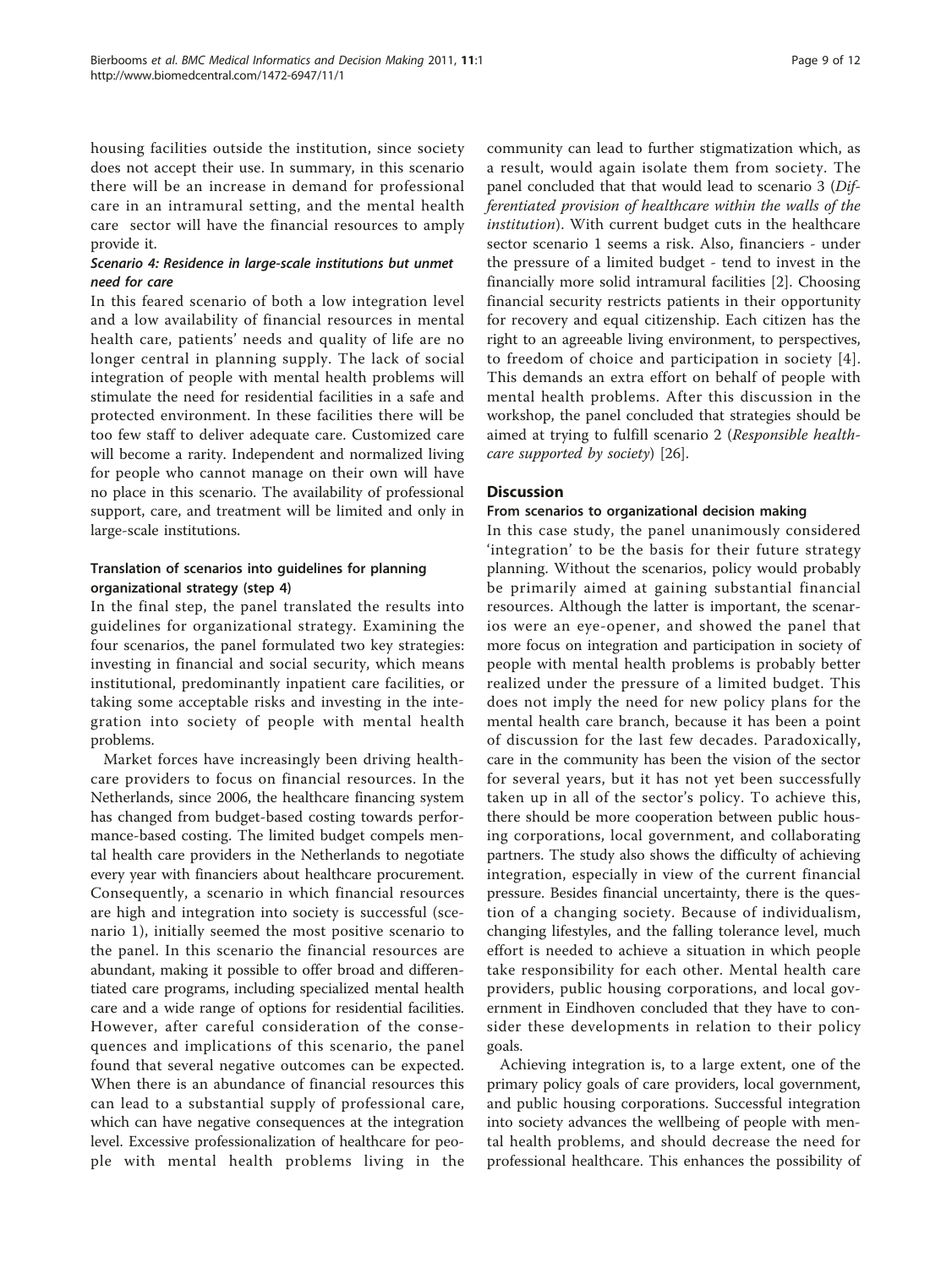achieving independent or group living in a normal community environment as the dominant type of residence. Conversely, reduced financial resources, should act as an incentive for society to take responsibility. Healthcare providers, together with public housing corporations and local government, aim to invest in making people aware of this responsibility. When achieved, this could mean that participation of mentally vulnerable people in society is enhanced with less financial expenditure. However, this demands considerable action, which is represented in the 4-year policy plans of GGzE: investing in "social support systems, separation of residence and care (e.g. by using home automation facilities), effective spending on daycare, reaching closely involved people, and investing in chain care". There should be pressure against further extension of residential care. This does not imply that inpatient care has no benefits or should gradually disappear because a large group of people will not be able to live in the community on their own. For this latter group, inpatient care is needed and should be available in an agreeable and safe environment. Nevertheless, the vision in Eindhoven is that the goal should be to treat people as much as possible with ambulatory care, and to institutionalize only if there is no possibility for the patient in the community. This changes the way of thinking about inpatient care from "yes, if..." to "no, unless...".

## The usefulness of scenario analysis as a method for policy planning

#### Benefits

Scenario analysis has proved to be a useful tool for providing guidelines for organizational decision making in healthcare. That has been shown in this case study in Eindhoven. First, it helped to achieve a shared mindset on the central issue of residence for people with mental health problems. Second, it provided a structure in which uncertain developments concerning this topic were easily exposed by considering a broad range of uncertainties that were systematically narrowed down to two key uncertainties. Third, by means of deducing the key uncertainties and then compiling scenarios, the participants in the workshop achieved a better understanding of the alternative future possibilities. Fourth, this scenario analysis resulted in guidelines for future policy plans. These plans have a good potential for success, since their foundation was established by various stakeholders in a shared setting. Finally, this scenario analysis provided a method for identifying the essence of the central theme, which in this case led to four scenarios with guidelines for future policy on residence in mental health care. Drawing on the jointly established view on possible futures for people with mental health problems in Eindhoven, GGzE was able to make strategic plans in

the specific area of residence in mental health care. The managing director of GGzE Psychiatry (adults) and Geriatrics division has used this scenario analysis in the division's policy plan for the next 4 years. The key message in this policy plan is recovery and equal citizenship. **Generalizability** 

This study in Eindhoven has shown that it is possible to translate macro-level developments to organizational policy planning using systematic scenario analysis. While current scenario studies are mainly performed at a national level, the method has proved useful at a regional level. Uncertainties can be made transparent at different levels and for specific themes using a uniform method. It is essential to include all necessary stakeholders in the scenario analysis, and to translate macro-level developments to the appropriate level of discussion.

## Important remarks about the use of scenario analysis Scope of scenarios

By focusing on two key uncertainties, the range of topics that have to be taken into account is reduced considerably, and this may involve the risk of ignoring important policy topics. It is therefore essential to involve both certain and uncertain developments in the scenarios. Furthermore, identifying the uncertainties does not mean we have a complete view of all possible futures. Besides the uncertainties, there are the 'unknowables' that are naturally missing from our scenarios (van der Heijden, 1996 en Postma & Liebl, 2005). This means that there will always be a certain number of unexpected and unanticipated events affecting an organization's business strategies, even when based on scenario analysis. Also, rapid changes in society may imply that the scenario analysis is easily outdated. Therefore, scenario analysis should not be a single operation, but an iterative process which has a fixed place in the policy cycle of a healthcare provider and its associates.

## Testing strategy plans

Van der Heijden [[15\]](#page-10-0) explicitly discusses the need to test strategy plans against the many different aspects brought forward by the scenarios. In our study, we performed the steps from exploring the environment to interpreting the different scenarios. However, to conduct scenario analysis according to the method Van der Heijden [[15\]](#page-10-0) proposes, a final step should be taken, involving a simulation of the scenarios in which future business strategies are tested and further developed. This would enable the full exploitation of the benefits of scenario analysis.

#### Assessing all scenarios

After developing the scenarios, a discussion took place to work out tangible guidelines for the planning of future strategy for the residence and care of people with mental health problems in Eindhoven. This resulted in the panel focusing on scenario 2 (Responsible healthcare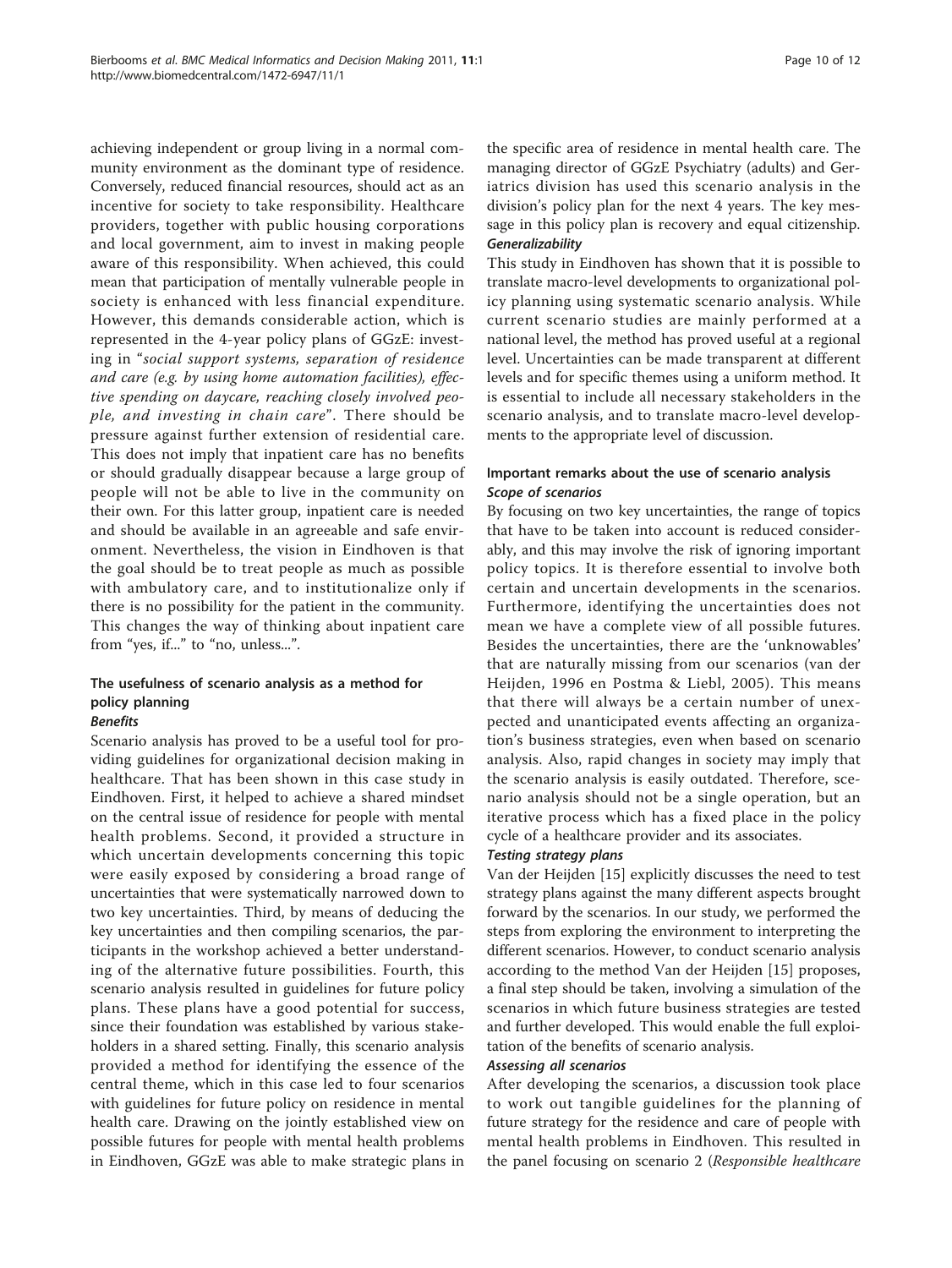<span id="page-10-0"></span>supported by society) as the best basis. However, in scenario analysis it is important to assess all aspects in the different scenarios before developing strategy plans. It is therefore essential to scenario analysis to prevent focusing on a single scenario during the process.

#### Methodological limitations

A practical limitation of this scenario analysis method is that it is time consuming. In practice, organizations may have insufficient time and staff to perform this extensive project. In the example described here, because there was insufficient time to hold a large number of interviews with patients to explore their perspectives on residence and care, only a patients' representative group was included in the study (step 1).

Furthermore, we did not double code our interview transcripts. However, the interview results were presented to the panel in the workshop, before work on scenarios started.

Organizations can take a practical approach to the method, and use as many elements as they have time for. However, they should be aware that a solid scenario analysis will eventually save time in developing policy plans of higher quality.

#### Conclusions

The scenario study discussed here shows that, in connection with the future provision of residence types for people with mental health problems in Eindhoven, there should be a focus on investing in a socially supportive and responsible society and community-based care. This implies that more effort should be made to create social support systems and normalized living possibilities. It also means that cooperation between specialized mental health care providers, social care, public housing corporations, and local government is essential.

The scenario study has shown that working with scenarios provides policymakers of healthcare providers, public housing corporations, and local government with concrete guidelines for creating a shared vision of developments concerning a specific issue (in this study, the issue of types of residence for people with mental health problems), and with tools for understanding their implications for future strategy plans. Because the scenarios were constructed jointly by representatives from healthcare providers, public housing corporations, and local government, there is a strong possibility of regional support for strategy planning, of residence and care for mentally vulnerable people in the community by any of the organizations.

#### Author details

Eindhoven, the Netherlands. <sup>3</sup>IVA, Tilburg University, P.O. Box 90153, 5000 LE Tilburg, the Netherlands. <sup>4</sup>National Institute for Public Health and the Environment (RIVM), P.O. Box 1, 3720 BA Bilthoven, the Netherlands.

#### Authors' contributions

All authors participated in the design of the study. JB carried out the document analysis and interviews. The workshop was organized and facilitated by JB and IB. The manuscript was initially composed by JB. IB and HvO contributed to the discussion and further improvement of the manuscript. All authors read and approved the final version of the manuscript.

#### Competing interests

The authors declare that they have no competing interests.

Received: 4 October 2010 Accepted: 6 January 2011 Published: 6 January 2011

#### References

- 1. GGZ Nederland: (Dutch Association of Health and Addiction Care). Zorg op waarde geschat. (Valued Care) Amersfoort, the Netherlands; 2009.
- 2. Priebe S, Frottier P, Gaddini A, Kilian R, Lauber C, Martínez-Leal R, Munk-JØrgensen P, Walsh D, Wiersma D, Wright D: [Mental Health Care](http://www.ncbi.nlm.nih.gov/pubmed/18451020?dopt=Abstract) [Institutions in Nine European Countries, 2002 to 2006.](http://www.ncbi.nlm.nih.gov/pubmed/18451020?dopt=Abstract) Psychiatric Services 2008, 59(5):570-573.
- 3. Trimbos-instituut: (Netherlands Institute of Mental Health and Addiction). GGZ in tabellen 2006 (Mental health care in numbers) Utrecht, the Netherlands; 2007.
- 4. GGZ Nederland: (Dutch Association of Health and Addiction Care). Naar herstel en gelijkwaardig burgerschap: visie op de (langdurende) zorg aan mensen met ernstige psychische aandoeningen (Towards recovery and equal citizenship: view on long-term care for people with severe mental health problems) Amersfoort, the Netherlands; 2009.
- 5. Wright G, van der Heijden K, Burt G, Bradfield R, Cairns G: Scenario planning interventions in organizations: An analysis of the causes of success and failure. Futures 2008, 40:218-236.
- Vulto M: Maatschappelijke participatie. Perspectieven voor de WMO. Drie toekomstscenario's. (Social participation. Perspectives for the Social Support Act. Three scenarios) Amsterdam, the Netherlands: STG/HMF; 2006.
- 7. de Hollander AEM, Hoeymans N, Melse JM, van Oers JAM, Polder JJ, (eds): Zorg voor gezondheid - Volksgezondheid Toekomstverkenning 2006 (Public Health Forecast 2006) Bilthoven, the Netherlands: RIVM; 2006.
- 8. Woittiez I, Eggink E, Jonker J, Sadirai K: Vergrijzing, verpleging en verzorging. Ramingen, profielen en scenario's 2005-2030 (Aging, nursing and care. Ratings, profiles and scenarios 2005-2030) Den Haag, the Netherlands: SCP; 2009.
- 9. van Hoof F, Vijselaar J, Kok I: Van overheidssturing naar marktwerking. Stand van zaken en toekomstscenario's in de GGZ (From government control towards market forces. Actual situation and scenarios in mental health care). Maandblad Geestelijke volksgezondheid 2009, 64(4):239-255.
- 10. Postma TJBM, Vijverberg AMM, Bood RP, Terpstra S: Toekomstverkenning met scenario's. Een hulpmiddel bij de bepaling van de strategische koers van een organisatie (Forecasting with scenarios. A tool for strategic organizational decision making). Bedrijfskunde 1995, 67(2):13-19.
- 11. Ringland G: Scenario Planning: Managing for the Future Chichester, UK: Wiley; 1998.
- 12. van Asselt MBA: Perspectives on uncertainty and risk: The PRIMA approach to decision support Dordrecht, the Netherlands: Kluwer; 2000.
- 13. Bood RP, Postma TJBM: Leren met scenario's? (Learning with scenarios?). Bedrijfskunde 1995, 67(2):45-53.
- 14. Bunn DW, Salo AA: Forecasting with scenarios. European Journal of Operational Research 1993, 68(3):291-303.
- 15. van der Heijden K: Scenarios: the art of strategic conversation Chichester, UK: Wiley; 1996.
- 16. Postma TJBM, Liebl F: How to improve scenario analysis as a strategic management tool? Technological Forecasting & Social Change 2005, 72:161-173.
- 17. van der Heijden K, Bradfield B, Burt G, Cairns G, Wright G: The sixth sense: accelerating organizational learning with scenarios Chichester, UK: Wiley; 2002.
- 18. Dammers E: Leren van de toekomst. Over de rol van scenario's bij strategische beleidsvorming (Learning from the future. About the role of scenarios in strategic policy planning) Delft, the Netherlands: Eburon; 2000.

<sup>&</sup>lt;sup>1</sup>Tilburg University, Department Tranzo, P.O. Box 90153, 5000 LE Tilburg, the Netherlands. <sup>2</sup>GGZ Eindhoven en de Kempen, P.O. Box 909, 5600 AX